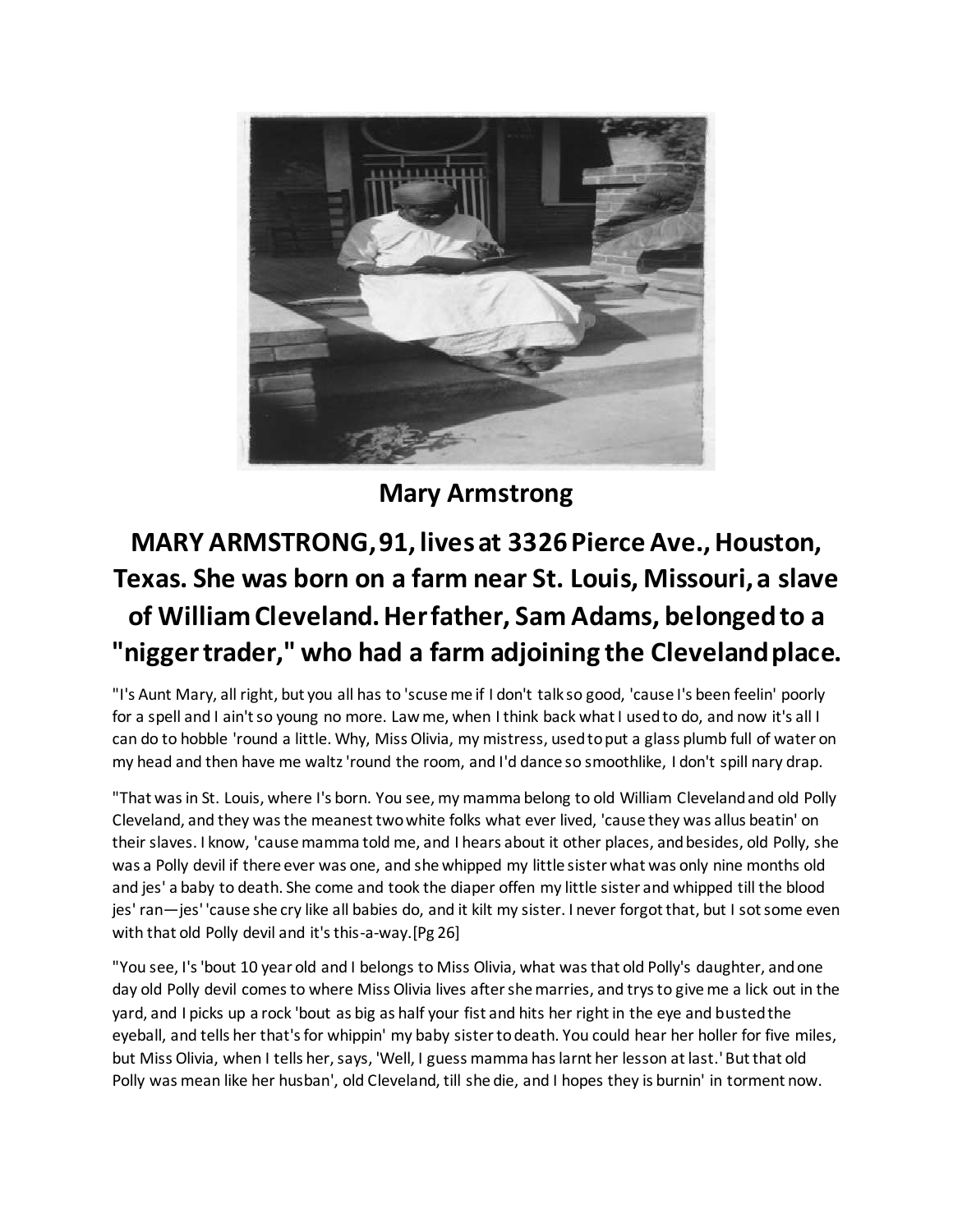"I don't 'member 'bout the start of things so much, 'cept what Miss Olivia and my mamma, her name was Siby, tells me. Course, it's powerful cold in winter times and the farms was lots different from down here. They calls 'em plantations down here but up at St. Louis they was jes' called farms, and that's what they was, 'cause we raises wheat and barley and rye and oats and corn and fruit.

"The houses was builded with brick and heavy wood, too, 'cause it's cold up there, and we has to wear the warm clothes and they's wove on the place, and we works at it in the evenin's.

"Old Cleveland takes a lot of his slaves what was in 'custom' and brings 'em to Texas to sell. You know, he wasn't sposed to do that, 'cause when you's in 'custom', that's 'cause he borrowed money on you, and you's not sposed to leave the place till he paid up. Course, old Cleveland jes' tells the one he owed the money to, you had run off, or squirmed out some way, he was that mean.[Pg 27]

"Mamma say she was in one bunch and me in 'nother. Mamma had been put 'fore this with my papa, Sam Adams, but that makes no diff'rence to Old Cleveland. He's so mean he never would sell the man and woman and chillen to the same one. He'd sell the man here and the woman there and if they's chillen, he'd sell them some place else. Oh, old Satan in torment couldn't be no meaner than what he and Old Polly was to they slaves. He'd chain a nigger up to whip 'em and rub salt and pepper on him, like he said, 'to season him up.' And when he'd sell a slave, he'd grease their mouth all up to make it look like they'd been fed good and was strong and healthy.

"Well mamma say they hadn't no more'n got to Shreveport 'fore some law man cotch old Cleveland and takes 'em all back to St. Louis. Then my little sister's born, the one old Polly devil kilt, and I's 'bout four year old then.

"Miss Olivia takes a likin' to me and, though her papa and mama so mean, she's kind to everyone, and they jes' love her. She marries to Mr. Will Adams what was a fine man, and has 'bout five farms and 500 slaves, and he buys me for her from old Cleveland and pays him \$2,500.00, and gives him George Henry, a nigger, to boot. Lawsy, I's sho' happy to be with Miss Olivia and away from old Cleveland and Old Polly, 'cause they kilt my little sister.

"We lives in St. Louis, on Chinquapin Hill, and I's housegirl, and when the babies starts to come I nusses 'em and spins thread for clothes on the loom. I spins six cuts of thread a week, but I has plenty of time for myself and that's where I larns to dance so good. Law, I sho' jes' crazy 'bout dancin'. If I's settin' eatin' my victuals and hears a fiddle play, I gets up and dances.[Pg 28]

"Mr. Will and Miss Olivia sho' is good to me, and I never calls Mr. Will 'massa' neither, but when they's company I calls him Mr. Will and 'round the house by ourselves I calls them 'pappy' and 'mammy', 'cause they raises me up from the little girl. I hears old Cleveland done took my mamma to Texas 'gain but I couldn't do nothin', 'cause Miss Olivia wouldn't have much truck with her folks. Once in a while old Polly comes over, but Miss Olivia tells her not to touch me or the others. Old Polly trys to buy me back from Miss Olivia, and if they had they'd kilt me sho'. But Miss Olivia say, 'I'd wade in blood as deep as Hell 'fore I'd let you have Mary.' That's jes' the very words she told 'em.

"Then I hears my papa is sold some place I don't know where. 'Course, I didn't know him so well, jes' what mamma done told me, so that didn't worry me like mamma being took so far away.